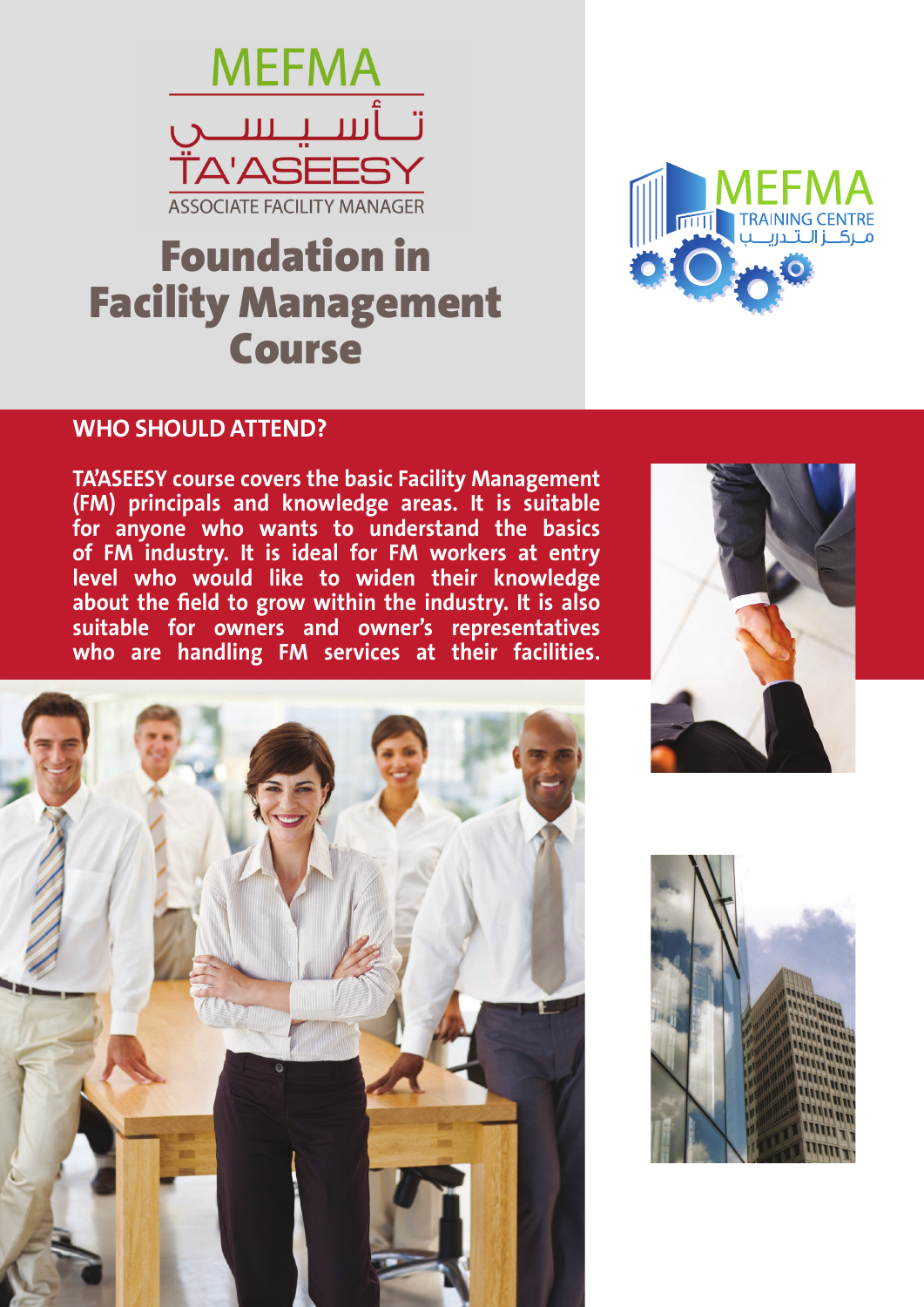|         | <b>Module Topics</b>                                |
|---------|-----------------------------------------------------|
| Topic 1 | What is Facility Management?                        |
| Topic 2 | <b>Facility Management Trends</b>                   |
| Topic 3 | Facility Management Professionalism & Globalization |

### **Module 1 Operations & Maintenance**

|         | <b>Module Topics</b>                |
|---------|-------------------------------------|
| Topic 1 | <b>Asset Management</b>             |
| Topic 2 | <b>Facility Assessment</b>          |
| Topic 3 | Maintenance Management              |
| Topic 4 | <b>Facility Management Software</b> |
| Topic 5 | Service Management                  |

## **Module 2 Project Management**

|         | <b>Module Topics</b>                    |
|---------|-----------------------------------------|
| Topic 1 | Project Management Types and Activities |
| Topic 2 | Project Management Phases               |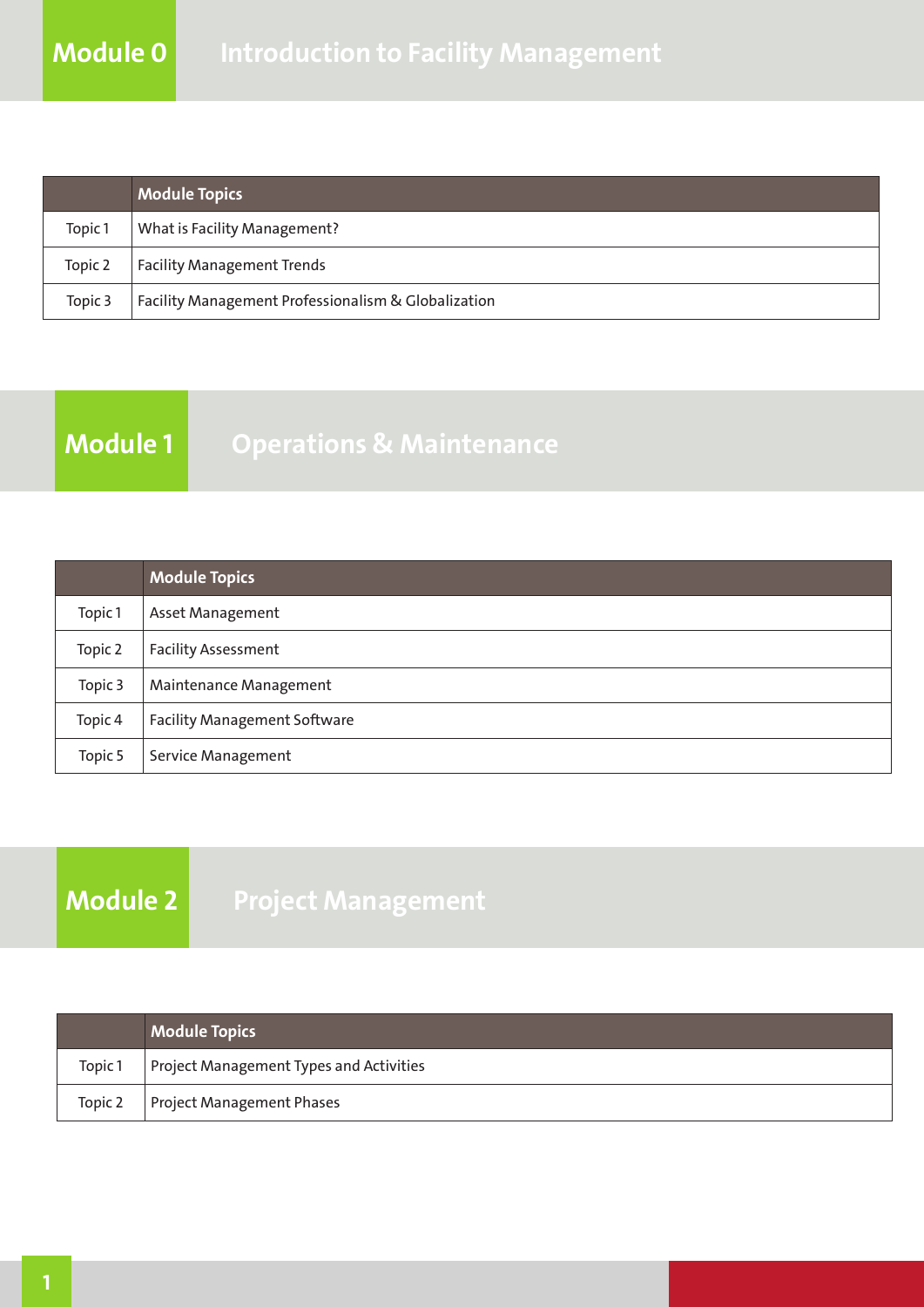|         | <b>Module Topics</b>        |
|---------|-----------------------------|
| Topic 1 | <b>Financial Statements</b> |
| Topic 2 | Costs and Budgets           |
| Topic 3 | Procurement                 |
| Topic 4 | Contracts                   |
| Topic 5 | <b>Business Cases</b>       |
| Topic 6 | <b>Business Continuity</b>  |

**Module 4 Sustainability**

|         | <b>Module Topics</b>         |
|---------|------------------------------|
| Topic 1 | <b>Water Efficiency</b>      |
| Topic 2 | <b>Energy Conservation</b>   |
| Topic 3 | <b>Material Management</b>   |
| Topic 4 | <b>Waste Management</b>      |
| Topic 5 | Indoor Environmental Quality |